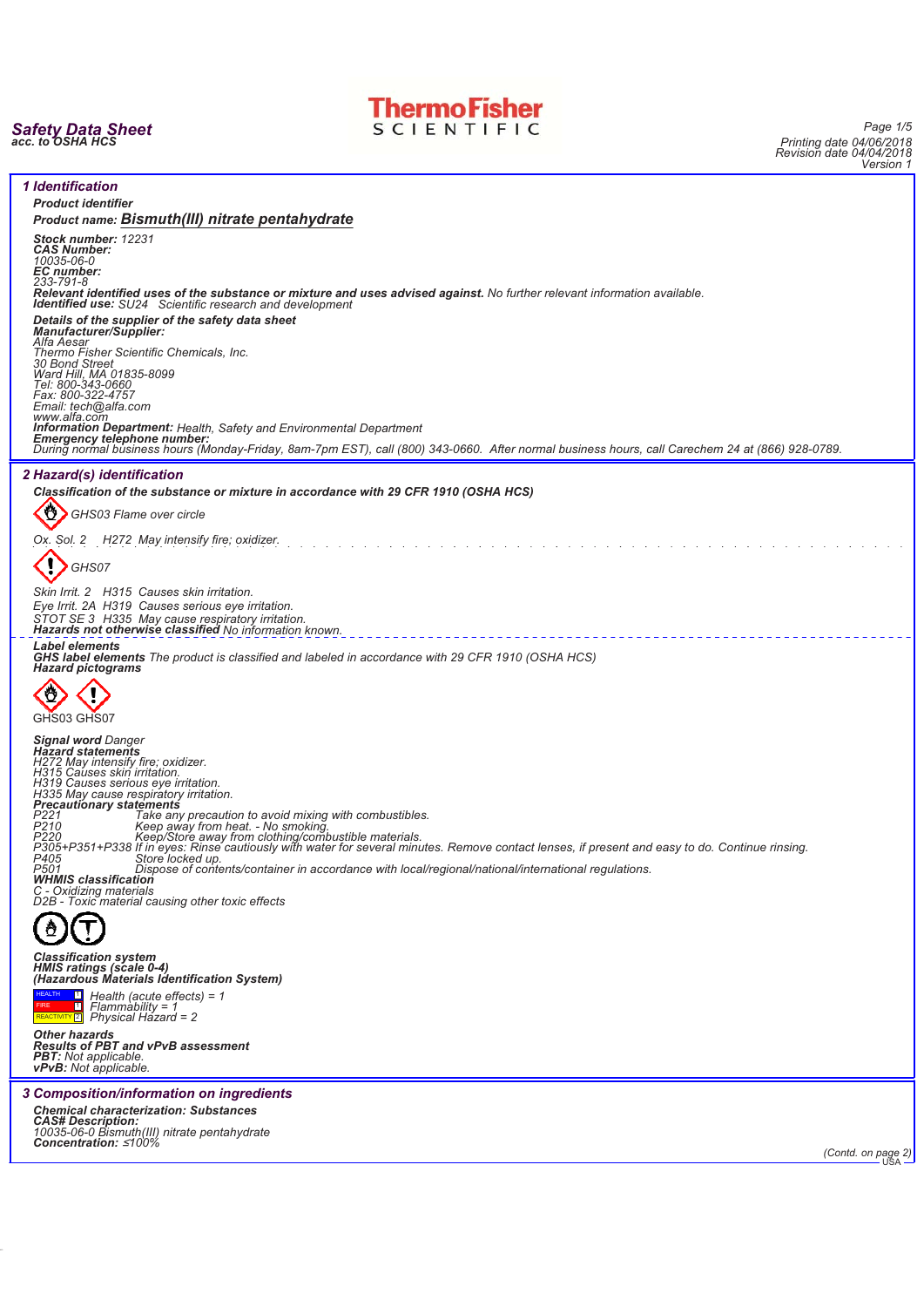*(Contd. of page 1)*

## *Product name: Bismuth(III) nitrate pentahydrate*

#### *Identification number(s): EC number: 233-791-8*

*4 First-aid measures*

# *Description of first aid measures*

*After inhalation Supply fresh air. If required, provide artificial respiration. Keep patient warm. Seek immediate medical advice.*

**After skin contact**<br>Immediately wash with water and soap and rinse thoroughly.<br>Seek immediate medical advice.<br>After eye contact Rinse opened eye for several minutes under running water. Then consult a doctor.<br>After swallo

*Information for doctor*<br>*Information for doctor* 

**Most important symptoms and effects, both acute and delayed**<br>Causes skin irritation.<br>Causes serious eye irritation.<br>**Indication of any immediate medical attention and special treatment needed** No further relevant informat

#### *5 Fire-fighting measures*

**Extinguishing media**<br>**Suitable extinguishing agents** Carbon dioxide, extinguishing powder or water spray. Fight larger fires with water spray or alcohol resistant foam.<br>**For safety reasons unsuitable extinguishing agents** 

*Bismuth oxide Advice for firefighters Protective equipment: Wear self-contained respirator.*

*Wear fully protective impervious suit.*

## *6 Accidental release measures*

**Personal precautions, protective equipment and emergency procedures**<br>Wear protective equipment. Keep unprotected persons away.<br>Ensure adequate ventilation:<br>Environmental **precautions:** Do not allow material to be released

#### *7 Handling and storage*

*Handling Precautions for safe handling Handle under dry protective gas. Keep container tightly sealed. Store in cool, dry place in tightly closed containers. Ensure good ventilation at the workplace.* **Information about protection against explosions and fires:**<br>Substance/product can reduce the ignition temperature of flammable substances.<br>This substance is an oxidizer and its heat of reaction with reducing agents or com *Conditions for safe storage, including any incompatibilities Storage Requirements to be met by storerooms and receptacles: No special requirements. Information about storage in one common storage facility: Store away from flammable substances.* Store away from reducing agents.<br>Do not store with organic materials.<br>Store away from metal powders.<br>Store away from water/moisture.<br>Do not store together with acids.<br>**Further information about storage conditions:** 

*Store under dry inert gas. This product is hygroscopic. Keep container tightly sealed. Store in cool, dry conditions in well sealed containers. Protect from humidity and water. Specific end use(s) No further relevant information available.*

### *8 Exposure controls/personal protection*

*Additional information about design of technical systems: Properly operating chemical fume hood designed for hazardous chemicals and having an average face velocity of at least 100 feet per minute.*

Control parameters<br>Components with limit values that require monitoring at the workplace:<br>The product does not contain any relevant quantities of materials with critical values that have to be monitored at the workplace.<br>A

*(Contd. on page 3)* USA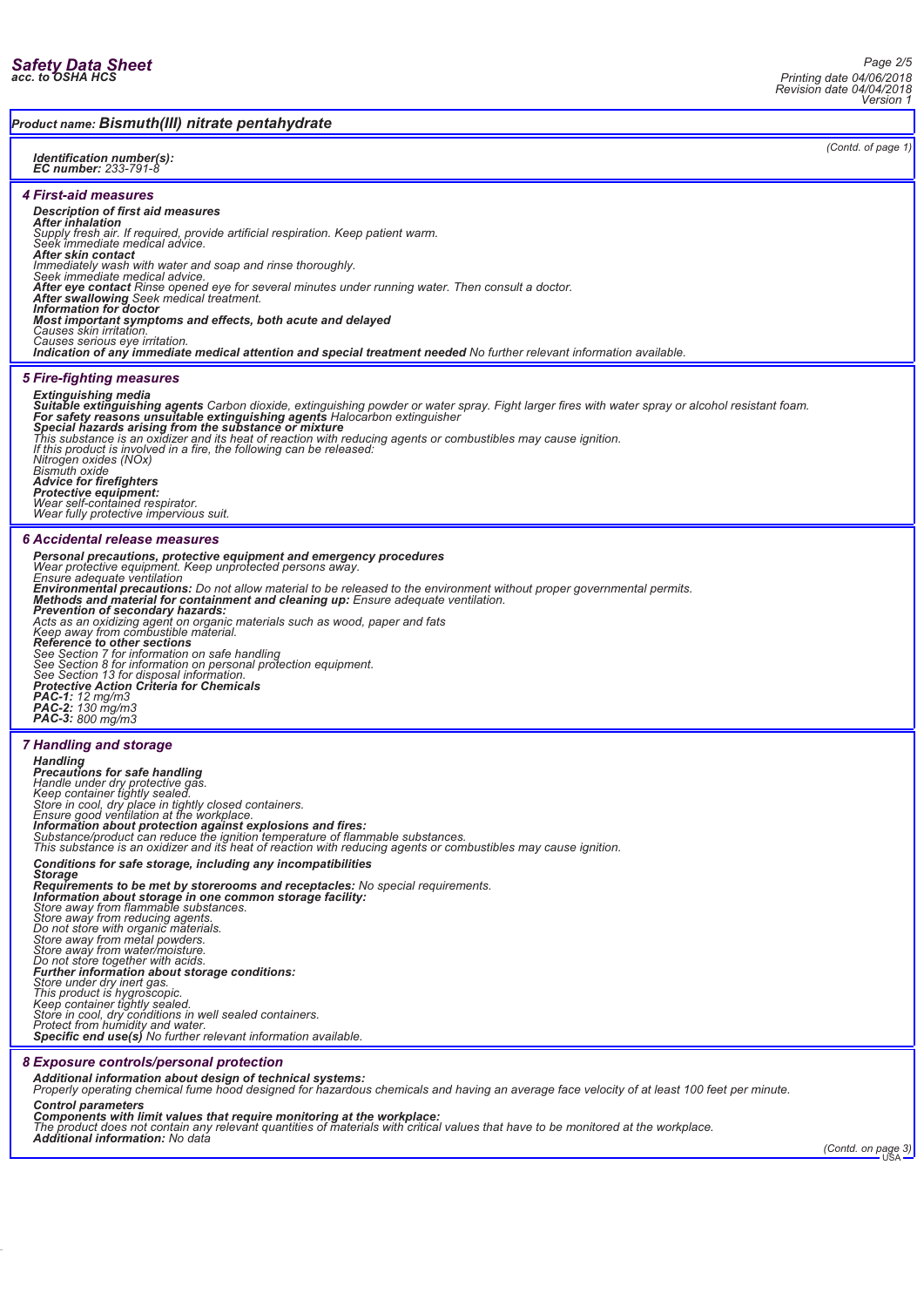*Product name: Bismuth(III) nitrate pentahydrate*

*(Contd. of page 2)*

|                                                                                                                                                                                                                                                                                                                                                                                                                                                                                                                                                                                                                                                                                                                                                                                                                                                                                                                                                                                                                                                                                                                                                                                                                                                                                                     | page                                                                                                                                                                                                                                 |  |  |  |
|-----------------------------------------------------------------------------------------------------------------------------------------------------------------------------------------------------------------------------------------------------------------------------------------------------------------------------------------------------------------------------------------------------------------------------------------------------------------------------------------------------------------------------------------------------------------------------------------------------------------------------------------------------------------------------------------------------------------------------------------------------------------------------------------------------------------------------------------------------------------------------------------------------------------------------------------------------------------------------------------------------------------------------------------------------------------------------------------------------------------------------------------------------------------------------------------------------------------------------------------------------------------------------------------------------|--------------------------------------------------------------------------------------------------------------------------------------------------------------------------------------------------------------------------------------|--|--|--|
| Exposure controls<br>Personal protective equipment<br>General protective and hygienic measures<br>The usual precautionary measures for handling chemicals should be followed.<br>Keep away from foodstuffs, beverages and feed.<br>Remove all soiled and contaminated clothing immediately.<br>Nash hands before breaks and at the end of work.<br>Avoid contact with the eyes and skin.<br>Avoid contact with the eyes and skin.<br>Maintain an ergonomically appropriate working environment.<br><b>Breathing equipment:</b> Use suitable re<br>Use a respirator with type N95 (USA) or PE (EN 143) cartridges as a backup to engineering controls. Risk assessment should be performed to determine if air-<br>purifying respirators are appropriate. Only use equipment tested and approved under appropriate government standards.<br>Impervious gloves<br>mportional given<br>The selection of suitable gloves not only depends on the material, but also on quality. Quality will vary from manufacturer to manufacturer.<br>The selection of suitable gloves not only depends on the materia<br>Penetration time of glove material (in minutes) Not determined<br>Eye protection: Safety glasses with side shields / NIOSH (US) or EN 166(EU)<br>Body protection: Protective work clothing. |                                                                                                                                                                                                                                      |  |  |  |
| 9 Physical and chemical properties                                                                                                                                                                                                                                                                                                                                                                                                                                                                                                                                                                                                                                                                                                                                                                                                                                                                                                                                                                                                                                                                                                                                                                                                                                                                  |                                                                                                                                                                                                                                      |  |  |  |
| Information on basic physical and chemical properties                                                                                                                                                                                                                                                                                                                                                                                                                                                                                                                                                                                                                                                                                                                                                                                                                                                                                                                                                                                                                                                                                                                                                                                                                                               |                                                                                                                                                                                                                                      |  |  |  |
| <b>General Information</b><br>Appearance:                                                                                                                                                                                                                                                                                                                                                                                                                                                                                                                                                                                                                                                                                                                                                                                                                                                                                                                                                                                                                                                                                                                                                                                                                                                           |                                                                                                                                                                                                                                      |  |  |  |
| <b>Form:</b>                                                                                                                                                                                                                                                                                                                                                                                                                                                                                                                                                                                                                                                                                                                                                                                                                                                                                                                                                                                                                                                                                                                                                                                                                                                                                        | Crystalline                                                                                                                                                                                                                          |  |  |  |
| Odor:<br>Odor threshold:                                                                                                                                                                                                                                                                                                                                                                                                                                                                                                                                                                                                                                                                                                                                                                                                                                                                                                                                                                                                                                                                                                                                                                                                                                                                            | Odorless<br>Not determined.                                                                                                                                                                                                          |  |  |  |
| pH-value:                                                                                                                                                                                                                                                                                                                                                                                                                                                                                                                                                                                                                                                                                                                                                                                                                                                                                                                                                                                                                                                                                                                                                                                                                                                                                           | Not applicable.                                                                                                                                                                                                                      |  |  |  |
| <b>Change in condition</b>                                                                                                                                                                                                                                                                                                                                                                                                                                                                                                                                                                                                                                                                                                                                                                                                                                                                                                                                                                                                                                                                                                                                                                                                                                                                          |                                                                                                                                                                                                                                      |  |  |  |
| <b>Melting point/Melting range:</b><br>Boiling point/Boiling range:<br>Sublimation temperature / start:<br><b>Flammability (solid, gaseous)</b><br><i>Ignition temperature:</i><br>Decomposition temperature:                                                                                                                                                                                                                                                                                                                                                                                                                                                                                                                                                                                                                                                                                                                                                                                                                                                                                                                                                                                                                                                                                       | 30 °C (86 °F) (dec)<br>Not determined<br>Not determined<br>Contact with combustible material may cause fire.<br>Not determined                                                                                                       |  |  |  |
| Auto igniting:                                                                                                                                                                                                                                                                                                                                                                                                                                                                                                                                                                                                                                                                                                                                                                                                                                                                                                                                                                                                                                                                                                                                                                                                                                                                                      | Not determined<br>Not determined.                                                                                                                                                                                                    |  |  |  |
|                                                                                                                                                                                                                                                                                                                                                                                                                                                                                                                                                                                                                                                                                                                                                                                                                                                                                                                                                                                                                                                                                                                                                                                                                                                                                                     | Not determined.                                                                                                                                                                                                                      |  |  |  |
| <b>Danger of explosion:</b><br>Explosion limits:                                                                                                                                                                                                                                                                                                                                                                                                                                                                                                                                                                                                                                                                                                                                                                                                                                                                                                                                                                                                                                                                                                                                                                                                                                                    |                                                                                                                                                                                                                                      |  |  |  |
| Lower:<br>Upper:                                                                                                                                                                                                                                                                                                                                                                                                                                                                                                                                                                                                                                                                                                                                                                                                                                                                                                                                                                                                                                                                                                                                                                                                                                                                                    | Not determined<br>Not determined                                                                                                                                                                                                     |  |  |  |
| Vapor pressure:                                                                                                                                                                                                                                                                                                                                                                                                                                                                                                                                                                                                                                                                                                                                                                                                                                                                                                                                                                                                                                                                                                                                                                                                                                                                                     | Not applicable.                                                                                                                                                                                                                      |  |  |  |
| Density at 20 °C (68 °F):                                                                                                                                                                                                                                                                                                                                                                                                                                                                                                                                                                                                                                                                                                                                                                                                                                                                                                                                                                                                                                                                                                                                                                                                                                                                           | 2.83 g/cm <sup>3</sup> (23.616 lbs/gal)                                                                                                                                                                                              |  |  |  |
| Relative density<br>Vapor density                                                                                                                                                                                                                                                                                                                                                                                                                                                                                                                                                                                                                                                                                                                                                                                                                                                                                                                                                                                                                                                                                                                                                                                                                                                                   | Not determined.<br>Not applicable.                                                                                                                                                                                                   |  |  |  |
| <b>Evaporation</b> rate                                                                                                                                                                                                                                                                                                                                                                                                                                                                                                                                                                                                                                                                                                                                                                                                                                                                                                                                                                                                                                                                                                                                                                                                                                                                             | Not applicable.                                                                                                                                                                                                                      |  |  |  |
| Solubility in / Miscibility with<br>Water:                                                                                                                                                                                                                                                                                                                                                                                                                                                                                                                                                                                                                                                                                                                                                                                                                                                                                                                                                                                                                                                                                                                                                                                                                                                          | Decomposes                                                                                                                                                                                                                           |  |  |  |
| Partition coefficient (n-octanol/water): Not determined.                                                                                                                                                                                                                                                                                                                                                                                                                                                                                                                                                                                                                                                                                                                                                                                                                                                                                                                                                                                                                                                                                                                                                                                                                                            |                                                                                                                                                                                                                                      |  |  |  |
| <b>Viscosity:</b>                                                                                                                                                                                                                                                                                                                                                                                                                                                                                                                                                                                                                                                                                                                                                                                                                                                                                                                                                                                                                                                                                                                                                                                                                                                                                   |                                                                                                                                                                                                                                      |  |  |  |
| dynamic:<br>kinematic:                                                                                                                                                                                                                                                                                                                                                                                                                                                                                                                                                                                                                                                                                                                                                                                                                                                                                                                                                                                                                                                                                                                                                                                                                                                                              | Not applicable.<br>Not applicable.                                                                                                                                                                                                   |  |  |  |
| Other information                                                                                                                                                                                                                                                                                                                                                                                                                                                                                                                                                                                                                                                                                                                                                                                                                                                                                                                                                                                                                                                                                                                                                                                                                                                                                   | No further relevant information available.                                                                                                                                                                                           |  |  |  |
|                                                                                                                                                                                                                                                                                                                                                                                                                                                                                                                                                                                                                                                                                                                                                                                                                                                                                                                                                                                                                                                                                                                                                                                                                                                                                                     |                                                                                                                                                                                                                                      |  |  |  |
| <b>10 Stability and reactivity</b>                                                                                                                                                                                                                                                                                                                                                                                                                                                                                                                                                                                                                                                                                                                                                                                                                                                                                                                                                                                                                                                                                                                                                                                                                                                                  |                                                                                                                                                                                                                                      |  |  |  |
|                                                                                                                                                                                                                                                                                                                                                                                                                                                                                                                                                                                                                                                                                                                                                                                                                                                                                                                                                                                                                                                                                                                                                                                                                                                                                                     |                                                                                                                                                                                                                                      |  |  |  |
|                                                                                                                                                                                                                                                                                                                                                                                                                                                                                                                                                                                                                                                                                                                                                                                                                                                                                                                                                                                                                                                                                                                                                                                                                                                                                                     | Reactivity May intensify fire; oxidizer.<br>Chemical stability Stable under recommended storage conditions.<br>Thermal decomposition / conditions to be avoided: Decomposition will not occur if used and stored according to specif |  |  |  |
| Possibility of hazardous reactions                                                                                                                                                                                                                                                                                                                                                                                                                                                                                                                                                                                                                                                                                                                                                                                                                                                                                                                                                                                                                                                                                                                                                                                                                                                                  |                                                                                                                                                                                                                                      |  |  |  |
| Reacts with reducing agents<br>Reacts with flammable substances                                                                                                                                                                                                                                                                                                                                                                                                                                                                                                                                                                                                                                                                                                                                                                                                                                                                                                                                                                                                                                                                                                                                                                                                                                     |                                                                                                                                                                                                                                      |  |  |  |
| <b>Conditions to avoid No further relevant information available.</b>                                                                                                                                                                                                                                                                                                                                                                                                                                                                                                                                                                                                                                                                                                                                                                                                                                                                                                                                                                                                                                                                                                                                                                                                                               |                                                                                                                                                                                                                                      |  |  |  |
| Incompatible materials:<br>Acids                                                                                                                                                                                                                                                                                                                                                                                                                                                                                                                                                                                                                                                                                                                                                                                                                                                                                                                                                                                                                                                                                                                                                                                                                                                                    |                                                                                                                                                                                                                                      |  |  |  |
| Flammable substances                                                                                                                                                                                                                                                                                                                                                                                                                                                                                                                                                                                                                                                                                                                                                                                                                                                                                                                                                                                                                                                                                                                                                                                                                                                                                |                                                                                                                                                                                                                                      |  |  |  |
| Reducing agents<br>Organic materials                                                                                                                                                                                                                                                                                                                                                                                                                                                                                                                                                                                                                                                                                                                                                                                                                                                                                                                                                                                                                                                                                                                                                                                                                                                                |                                                                                                                                                                                                                                      |  |  |  |
| Metal powders                                                                                                                                                                                                                                                                                                                                                                                                                                                                                                                                                                                                                                                                                                                                                                                                                                                                                                                                                                                                                                                                                                                                                                                                                                                                                       |                                                                                                                                                                                                                                      |  |  |  |
| Water/moisture<br><b>Hazardous decomposition products:</b>                                                                                                                                                                                                                                                                                                                                                                                                                                                                                                                                                                                                                                                                                                                                                                                                                                                                                                                                                                                                                                                                                                                                                                                                                                          |                                                                                                                                                                                                                                      |  |  |  |
| Nitrogen oxides                                                                                                                                                                                                                                                                                                                                                                                                                                                                                                                                                                                                                                                                                                                                                                                                                                                                                                                                                                                                                                                                                                                                                                                                                                                                                     |                                                                                                                                                                                                                                      |  |  |  |
| <b>Bismuth oxide</b>                                                                                                                                                                                                                                                                                                                                                                                                                                                                                                                                                                                                                                                                                                                                                                                                                                                                                                                                                                                                                                                                                                                                                                                                                                                                                |                                                                                                                                                                                                                                      |  |  |  |
| <b>11 Toxicological information</b>                                                                                                                                                                                                                                                                                                                                                                                                                                                                                                                                                                                                                                                                                                                                                                                                                                                                                                                                                                                                                                                                                                                                                                                                                                                                 |                                                                                                                                                                                                                                      |  |  |  |
|                                                                                                                                                                                                                                                                                                                                                                                                                                                                                                                                                                                                                                                                                                                                                                                                                                                                                                                                                                                                                                                                                                                                                                                                                                                                                                     |                                                                                                                                                                                                                                      |  |  |  |
| Information on toxicological effects<br>Acute toxicity: The Registry of Toxic Effects of Chemical Substances (RTECS) contains acute toxicity data for this substance.                                                                                                                                                                                                                                                                                                                                                                                                                                                                                                                                                                                                                                                                                                                                                                                                                                                                                                                                                                                                                                                                                                                               |                                                                                                                                                                                                                                      |  |  |  |
| LD/LC50 values that are relevant for classification:                                                                                                                                                                                                                                                                                                                                                                                                                                                                                                                                                                                                                                                                                                                                                                                                                                                                                                                                                                                                                                                                                                                                                                                                                                                |                                                                                                                                                                                                                                      |  |  |  |
| Oral LD50 4042 mg/kg (rat)                                                                                                                                                                                                                                                                                                                                                                                                                                                                                                                                                                                                                                                                                                                                                                                                                                                                                                                                                                                                                                                                                                                                                                                                                                                                          |                                                                                                                                                                                                                                      |  |  |  |
| Skin irritation or corrosion: Causes skin irritation.<br>Eye irritation or corrosion: Causes serious eye irritation.                                                                                                                                                                                                                                                                                                                                                                                                                                                                                                                                                                                                                                                                                                                                                                                                                                                                                                                                                                                                                                                                                                                                                                                |                                                                                                                                                                                                                                      |  |  |  |
| Sensitization: No sensitizing effects known.<br>Germ cell mutagenicity: No effects known.                                                                                                                                                                                                                                                                                                                                                                                                                                                                                                                                                                                                                                                                                                                                                                                                                                                                                                                                                                                                                                                                                                                                                                                                           |                                                                                                                                                                                                                                      |  |  |  |
| Carcinogenicity: No classification data on carcinogenic properties of this material is available from the EPA, IARC, NTP, OSHA or ACGIH.                                                                                                                                                                                                                                                                                                                                                                                                                                                                                                                                                                                                                                                                                                                                                                                                                                                                                                                                                                                                                                                                                                                                                            |                                                                                                                                                                                                                                      |  |  |  |
| Reproductive toxicity: No effects known.                                                                                                                                                                                                                                                                                                                                                                                                                                                                                                                                                                                                                                                                                                                                                                                                                                                                                                                                                                                                                                                                                                                                                                                                                                                            |                                                                                                                                                                                                                                      |  |  |  |
| (Contd. on page 4)                                                                                                                                                                                                                                                                                                                                                                                                                                                                                                                                                                                                                                                                                                                                                                                                                                                                                                                                                                                                                                                                                                                                                                                                                                                                                  |                                                                                                                                                                                                                                      |  |  |  |
|                                                                                                                                                                                                                                                                                                                                                                                                                                                                                                                                                                                                                                                                                                                                                                                                                                                                                                                                                                                                                                                                                                                                                                                                                                                                                                     | USA                                                                                                                                                                                                                                  |  |  |  |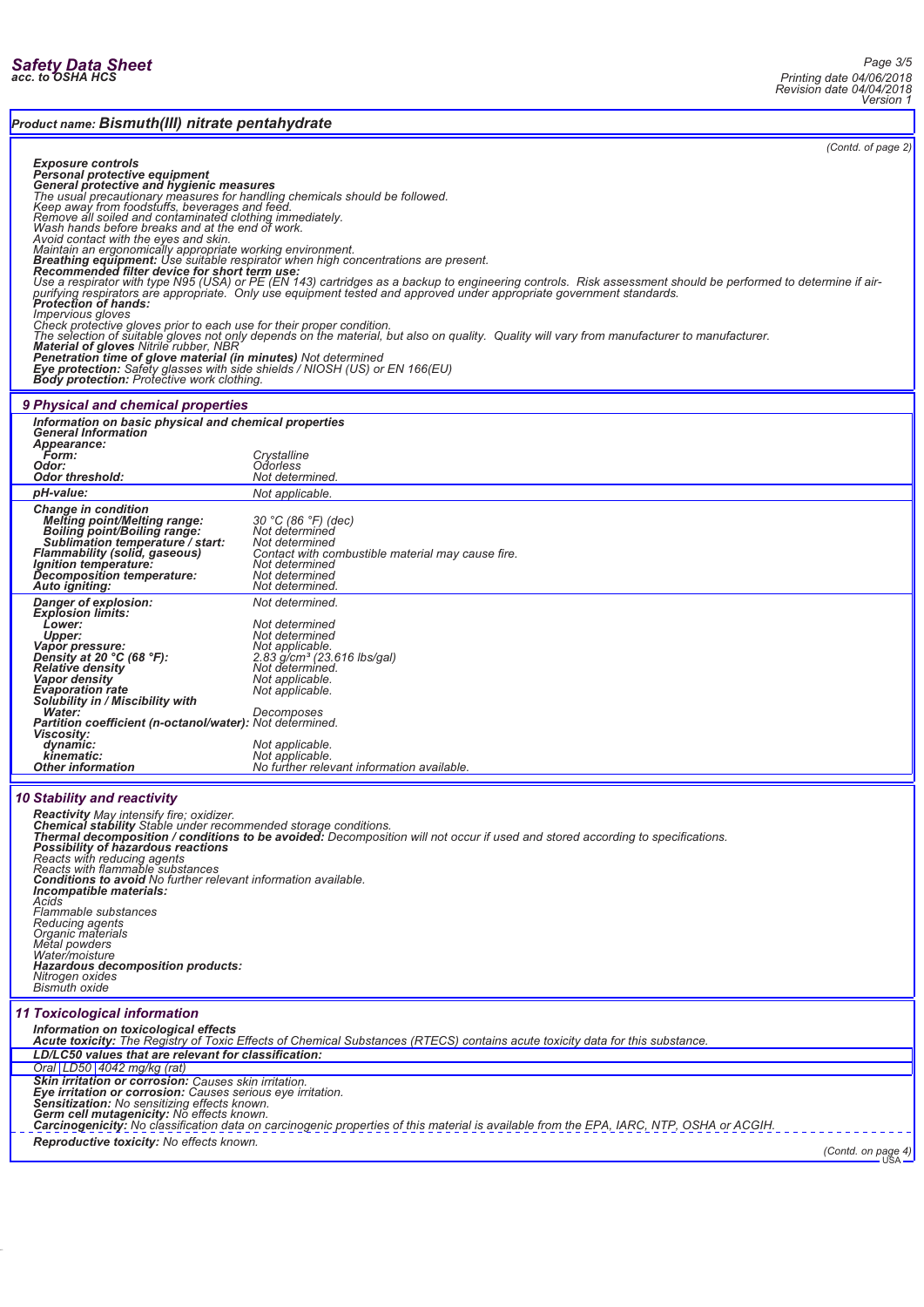|  |  | Safety Data Sheet<br>acc. to OSHA HCS |
|--|--|---------------------------------------|
|  |  |                                       |

| Product name: Bismuth(III) nitrate pentahydrate                                                                                                                                                                                                                                                                                                                                                                                                                                                                                                                                                                                                                                                                                                                                                                                           |                                                                                                                                                                                         |  |  |  |
|-------------------------------------------------------------------------------------------------------------------------------------------------------------------------------------------------------------------------------------------------------------------------------------------------------------------------------------------------------------------------------------------------------------------------------------------------------------------------------------------------------------------------------------------------------------------------------------------------------------------------------------------------------------------------------------------------------------------------------------------------------------------------------------------------------------------------------------------|-----------------------------------------------------------------------------------------------------------------------------------------------------------------------------------------|--|--|--|
| (Contd. of page 3)<br>Specific target organ system toxicity - repeated exposure: No effects known.<br>Specific target organ system toxicity - single exposure: May cause respiratory irritation.<br><b>Aspiration hazard: No effects known.</b><br>Subacute to chronic toxicity: The Registry of Toxic Effects of Chemical Substances (RTECS) contains multiple dose toxicity data for this substance.<br>Additional toxicological information: To the best of our knowledge the acu                                                                                                                                                                                                                                                                                                                                                      |                                                                                                                                                                                         |  |  |  |
| <b>12 Ecological information</b><br><b>Toxicity</b><br>Aquatic toxicity: No further relevant information available.<br>Persistence and degradability No further relevant information available.<br><b>Bioaccumulative potential No further relevant information available.</b><br>Mobility in soil No further relevant information available.<br>Additional ecological information:<br>General notes:<br>Do not allow material to be released to the environment without proper governmental permits.<br>Do not allow undiluted product or large quantities to reach ground water, water course or sewage system.<br>Avoid transfer into the environment.<br><b>Results of PBT and vPvB assessment</b><br><b>PBT:</b> Not applicable.<br><b>vPvB:</b> Not applicable.<br>Other adverse effects No further relevant information available. |                                                                                                                                                                                         |  |  |  |
| <b>13 Disposal considerations</b><br><b>Waste treatment methods</b><br><b>Recommendation</b> Consult state, local or national regulations to ensure proper disposal.<br><b>Uncleaned packagings:</b><br><b>Recommendation:</b> Disposal must be made according to official regulations.                                                                                                                                                                                                                                                                                                                                                                                                                                                                                                                                                   |                                                                                                                                                                                         |  |  |  |
| <b>14 Transport information</b><br><b>UN-Number</b>                                                                                                                                                                                                                                                                                                                                                                                                                                                                                                                                                                                                                                                                                                                                                                                       |                                                                                                                                                                                         |  |  |  |
| DOT, IMDG, IATA<br>UN proper shipping name<br>DOT<br>ADR<br><b>IMDG, IATA</b>                                                                                                                                                                                                                                                                                                                                                                                                                                                                                                                                                                                                                                                                                                                                                             | <b>UN1477</b><br>Nitrates, inorganic, n.o.s. (Bismuth(III) nitrate pentahydrate)<br>1477 Nitrates, inorganic, n.o.s.<br>NITRATES, INORGANIC, N.O.S. (Bismuth(III) nitrate pentahydrate) |  |  |  |
| Transport hazard class(es)<br><b>DOT</b><br><b>Class</b><br>Label<br>ADR                                                                                                                                                                                                                                                                                                                                                                                                                                                                                                                                                                                                                                                                                                                                                                  | 5.1 Oxidizing substances<br>5.1                                                                                                                                                         |  |  |  |
| Class<br>Label<br>IMDG, IATA                                                                                                                                                                                                                                                                                                                                                                                                                                                                                                                                                                                                                                                                                                                                                                                                              | 5.1 (O2) Oxidizing substances<br>5.1                                                                                                                                                    |  |  |  |
| <b>Class</b><br>Label                                                                                                                                                                                                                                                                                                                                                                                                                                                                                                                                                                                                                                                                                                                                                                                                                     | 5.1 Oxidizing substances                                                                                                                                                                |  |  |  |
| Packing group<br>DOT, ADR, IMDG, IATA                                                                                                                                                                                                                                                                                                                                                                                                                                                                                                                                                                                                                                                                                                                                                                                                     | $^{\prime\prime}$                                                                                                                                                                       |  |  |  |
| <b>Environmental hazards:</b>                                                                                                                                                                                                                                                                                                                                                                                                                                                                                                                                                                                                                                                                                                                                                                                                             | Not applicable.                                                                                                                                                                         |  |  |  |
| <b>Special precautions for user</b><br><b>EMS Number:</b><br><b>Stowage Category</b><br><b>Segregation Code</b>                                                                                                                                                                                                                                                                                                                                                                                                                                                                                                                                                                                                                                                                                                                           | <b>Warning: Oxidizing substances</b><br>$F-A.S-Q$<br>SG38 Stow "separated from" ammonium compounds.<br>SG49 Stow "separated from" cyanides                                              |  |  |  |
| Transport in bulk according to Annex II of MARPOL73/78 and the IBC Code Not applicable.                                                                                                                                                                                                                                                                                                                                                                                                                                                                                                                                                                                                                                                                                                                                                   |                                                                                                                                                                                         |  |  |  |
| Transport/Additional information:<br><b>DOT</b><br><b>Quantity limitations</b><br><b>Marine Pollutant (DOT):</b>                                                                                                                                                                                                                                                                                                                                                                                                                                                                                                                                                                                                                                                                                                                          | On passenger aircraft/rail: 5 kg<br>On cargo aircraft only: 25 kg<br>No.                                                                                                                |  |  |  |
| <b>IMDG</b><br><b>Limited quantities (LQ)</b><br>Excepted quantities (EQ)                                                                                                                                                                                                                                                                                                                                                                                                                                                                                                                                                                                                                                                                                                                                                                 | $\frac{1}{2}$ kg<br>Code: E2<br>Maximum net quantity per inner packaging: 30 g<br>Maximum net quantity per outer packaging: 500 g                                                       |  |  |  |
| UN 1477 NITRATES, INORGANIC, N.O.S., 5.1, II<br><b>UN "Model Regulation":</b><br><b>15 Deputators information</b>                                                                                                                                                                                                                                                                                                                                                                                                                                                                                                                                                                                                                                                                                                                         |                                                                                                                                                                                         |  |  |  |

### *15 Regulatory information*

Safety, health and environmental regulations/legislation specific for the substance or mixture<br>GHS label elements The product is classified and labeled in accordance with 29 CFR 1910 (OSHA HCS)<br>USA DER 1910 (Contd. on page